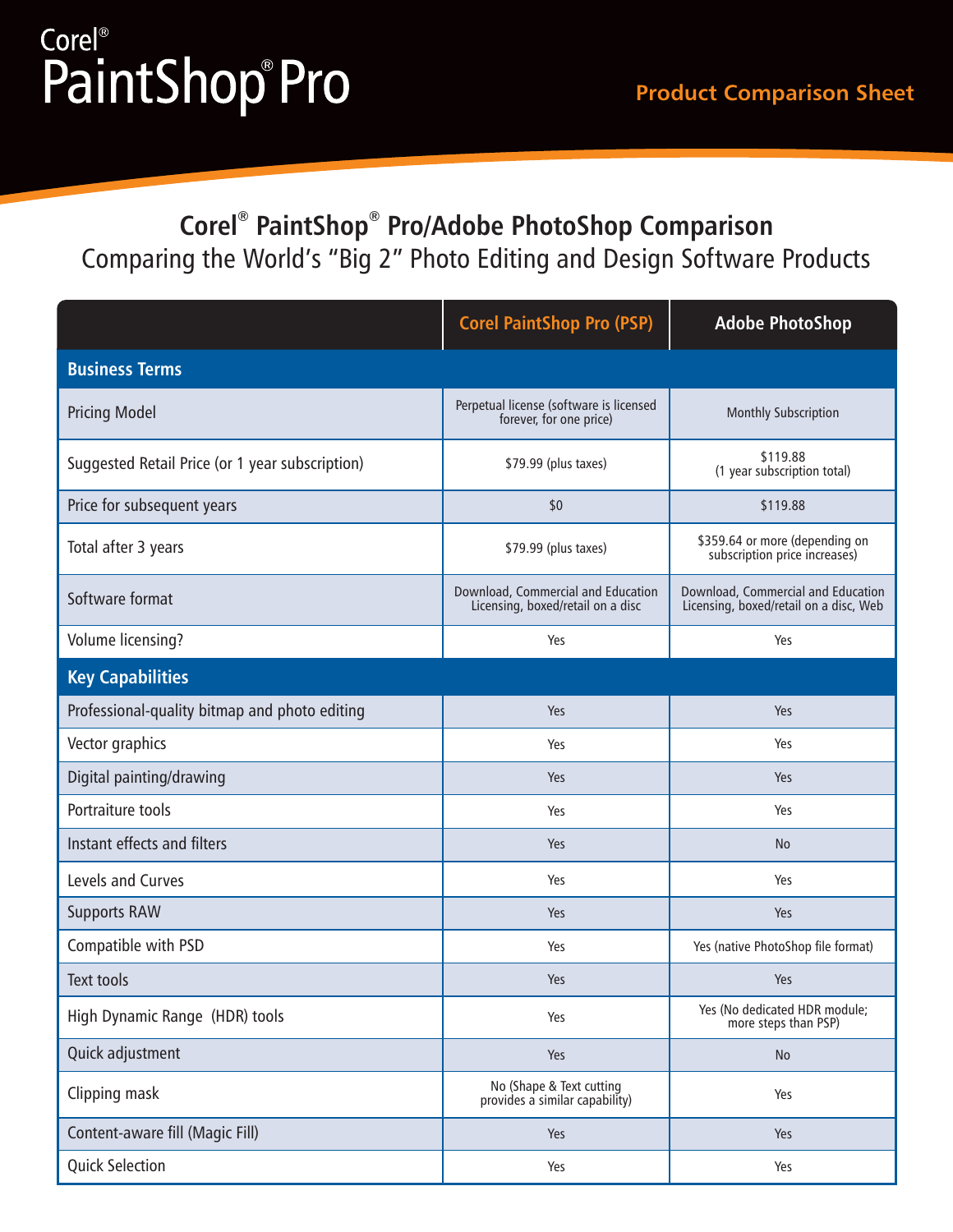# Corel<sup>®</sup><br>PaintShop® Pro

|                                    | <b>Corel PaintShop Pro (PSP)</b>                                                                                                                                                                                                                                                                                                                                                                                                                                                                                                                                                                                                                                                                                                                         | <b>Adobe PhotoShop</b>                                                                                                                                                                                                                                                                                                                                                                                                                                                                                                                                                                                                                                                                                                                   |
|------------------------------------|----------------------------------------------------------------------------------------------------------------------------------------------------------------------------------------------------------------------------------------------------------------------------------------------------------------------------------------------------------------------------------------------------------------------------------------------------------------------------------------------------------------------------------------------------------------------------------------------------------------------------------------------------------------------------------------------------------------------------------------------------------|------------------------------------------------------------------------------------------------------------------------------------------------------------------------------------------------------------------------------------------------------------------------------------------------------------------------------------------------------------------------------------------------------------------------------------------------------------------------------------------------------------------------------------------------------------------------------------------------------------------------------------------------------------------------------------------------------------------------------------------|
| Photo management                   | Yes (Manage, Adjust and Edit modes<br>provide photo workflow and creative<br>editing tools in one software)                                                                                                                                                                                                                                                                                                                                                                                                                                                                                                                                                                                                                                              | Yes (Requires separate app -<br>Adobe Bridge)                                                                                                                                                                                                                                                                                                                                                                                                                                                                                                                                                                                                                                                                                            |
| Face detection/recognition support | Yes (Manage)                                                                                                                                                                                                                                                                                                                                                                                                                                                                                                                                                                                                                                                                                                                                             | No                                                                                                                                                                                                                                                                                                                                                                                                                                                                                                                                                                                                                                                                                                                                       |
| Geo-tagging support                | Yes (Manage)                                                                                                                                                                                                                                                                                                                                                                                                                                                                                                                                                                                                                                                                                                                                             | No                                                                                                                                                                                                                                                                                                                                                                                                                                                                                                                                                                                                                                                                                                                                       |
| Dual monitor mode                  | Yes                                                                                                                                                                                                                                                                                                                                                                                                                                                                                                                                                                                                                                                                                                                                                      | No                                                                                                                                                                                                                                                                                                                                                                                                                                                                                                                                                                                                                                                                                                                                       |
| Support for automation?            | Yes ("Scripts")                                                                                                                                                                                                                                                                                                                                                                                                                                                                                                                                                                                                                                                                                                                                          | Yes ("Actions")                                                                                                                                                                                                                                                                                                                                                                                                                                                                                                                                                                                                                                                                                                                          |
| Advanced scripting/automation?     | Yes, using Python                                                                                                                                                                                                                                                                                                                                                                                                                                                                                                                                                                                                                                                                                                                                        | Yes, using AppleScript or VBScript                                                                                                                                                                                                                                                                                                                                                                                                                                                                                                                                                                                                                                                                                                       |
| Supports PhotoShop plugins         | Yes, to version Adobe Plugin SDK ver 10                                                                                                                                                                                                                                                                                                                                                                                                                                                                                                                                                                                                                                                                                                                  | Yes                                                                                                                                                                                                                                                                                                                                                                                                                                                                                                                                                                                                                                                                                                                                      |
| <b>Compatibility</b>               |                                                                                                                                                                                                                                                                                                                                                                                                                                                                                                                                                                                                                                                                                                                                                          |                                                                                                                                                                                                                                                                                                                                                                                                                                                                                                                                                                                                                                                                                                                                          |
| <b>Operating Systems</b>           | Windows                                                                                                                                                                                                                                                                                                                                                                                                                                                                                                                                                                                                                                                                                                                                                  | Windows, Mac, Online                                                                                                                                                                                                                                                                                                                                                                                                                                                                                                                                                                                                                                                                                                                     |
| <b>Supported File Formats</b>      | Import formats+<br>AI, BMP, CAL, CALS, CGM, CLP, CMX*,<br>CT, CUR, CUT, DCX, DIB, DRW*, EMF,<br>EPS, GIF, HDP, HGL*, HPG*, IFF, IMG,<br>J2C, J2K, JIF, JP2, JPC, JPE, JPEG, JPG,<br>JPS, JPX, MAC, MPO, MRW, MSP, PBM,<br>PCD*, PCT, PCX, PDF, PGL*, PGM, PIC,<br>PICT, PNG, PNS, PPM, PS, PSD, PSP<br>(PSP image files), RAS, RAW, RIF, RLE,<br>SCT, SVG, SVGZ, TGA, TIF, UFO, WBM,<br>WBMP, WDP, WEBP, WMF, WPG**<br><b>Export formats</b> †<br>BMP, CAL, CALS, CLP, CUT, DCX, DIB,<br>EMF, EPS, AI, PS, GIF, HDP, WDP, IFF,<br>IMG, JP2, J2C, J2K, JPC, JPX, JPG, JIF,<br>JPE, JPEG, MAC, MSP, PBM, PCX, PGM,<br>PIC, PPM, PNG, PSD, PSP (PSPIMAGE<br>FILES), RAS, RAW, RIF, RIFF, RLE, SCT,<br>CT, JPS, PNS, TGA, TIF, TIFF, WBMP,<br>WBM, WEBP, WMF | Import/Export formats+<br>Photoshop PSD, Large Document<br>Format PSB, BMP, Cineon, CompuServe<br>GIF, Photoshop DCS 1.0, Photoshop<br>DCS 2.0, DICOM, Photoshop EPS, IFF<br>format, JPEG, JPEG2000, OpenEXR,<br>PCX, Photoshop PDF, Pixar, PNG,<br>Portable Bit Map, Photoshop Raw,<br>Scitex CT, Targa, TIFF, Wireless Bitmap,<br>Photoshop 2.0 (Mac only), PICT (read<br>only), PICT Resource (Mac only, can<br>open only), Radiance<br>3D-related formats+<br>3D Studio (import only), DAE (Collada),<br>Flash 3D* (export only), JPS* (JPEG<br>Stereo), KMZ (Google Earth 4), MPO*<br>(Multi-Picture format), U3D,<br>Wavefront   OBJ<br>†Check each vendor's website for the latest<br>and most accurate listing of format support |
| RAW file support                   | Support for over 350 camera models<br>with the following extensions: 3FR,<br>ARW, CR2, CRW, DCR, DNG, ERF, K25,<br>KDC, MEF, MOS, NEF, NRW, ORF, PEF,<br>RAF, RW2, SR2, SRF, X3F                                                                                                                                                                                                                                                                                                                                                                                                                                                                                                                                                                         | Yes, hundreds of cameras supported<br>via Adobe Camera RAW                                                                                                                                                                                                                                                                                                                                                                                                                                                                                                                                                                                                                                                                               |
| Brush formats supported            | Yes. PaintShop Pro Brush (.pspbrush),<br>Adobe Photoshop Brush (.abr), Jasc<br>Brush (.jbr)                                                                                                                                                                                                                                                                                                                                                                                                                                                                                                                                                                                                                                                              | PhotoShop brushes only                                                                                                                                                                                                                                                                                                                                                                                                                                                                                                                                                                                                                                                                                                                   |
| Audio & video formats supported    | None by default (handled separately<br>via Corel Photo Video Suite)<br>†Check each vendor's website for the latest<br>and most accurate listing of format support                                                                                                                                                                                                                                                                                                                                                                                                                                                                                                                                                                                        | Audio import formats <sup>†</sup> : AAC*, AIFF*,<br>M2A*, M4A*, MP2*, MP3*<br>Video import formats <sup>+</sup> : .264*, 3GP,<br>3GPP*, AVC*, AVI, F4V*, FLV*, MOV<br>(QuickTime), MPE*, MPEG 1, MPEG 4,<br>MPEG-2 if a decoder is installed (eg.<br>with an Adobe video suite), MTS*,<br>MXF*, R3D*, TS*, VOB*<br>Video export formats: DPX*, MOV<br>(QuickTime), MP4                                                                                                                                                                                                                                                                                                                                                                   |